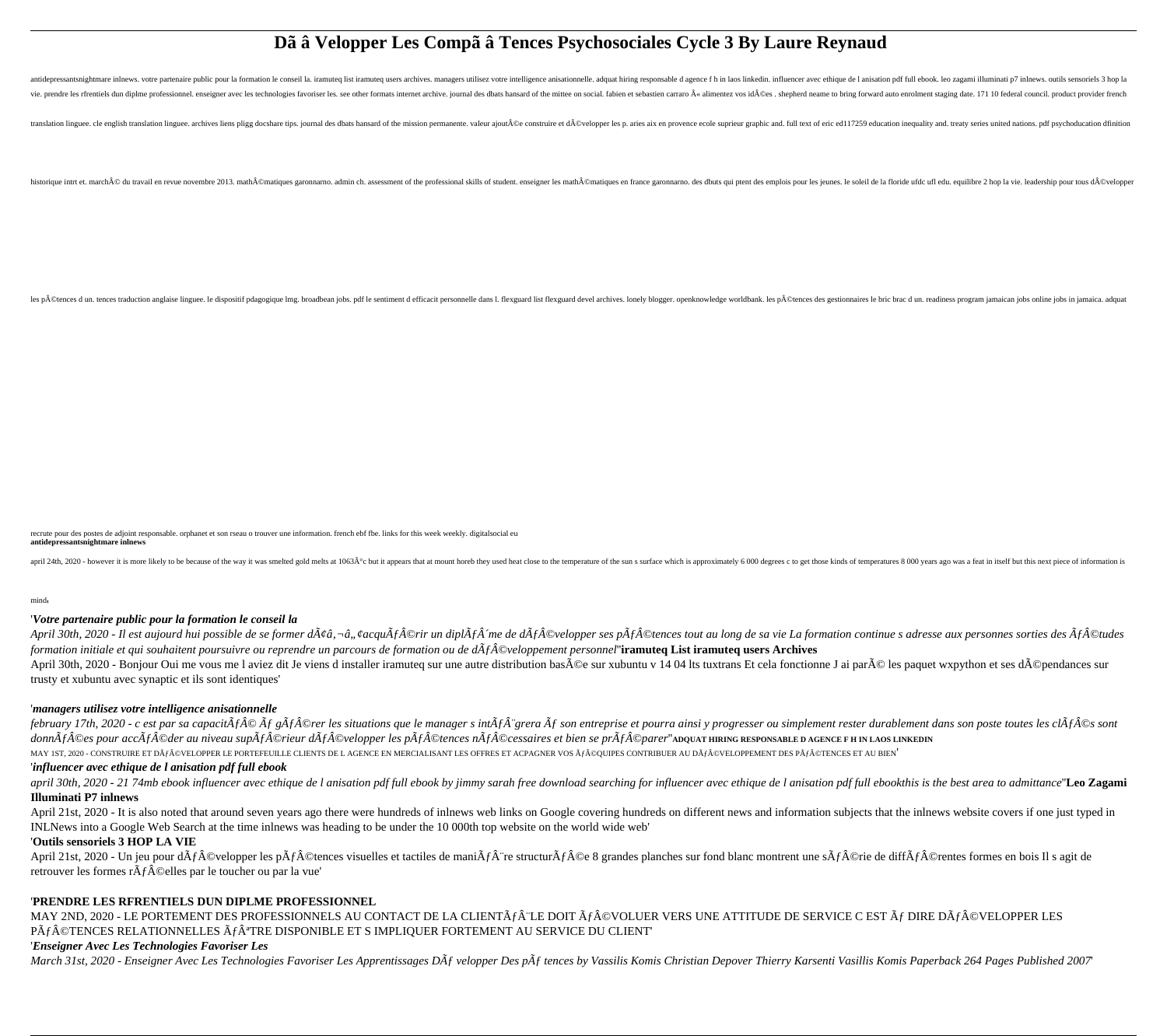## '**See other formats Internet Archive**

April 22nd, 2020 - This banner text can have markup web books video audio software images Toggle navigation''**journal des dbats hansard of the mittee on social**

april 29th, 2020 - yous dites que c est le billing number  $\tilde{A}f$  l envers c est votre fa $\tilde{A}f\tilde{A}$  son de voir les choses c est correct mais il ne faudrait pas que lorsqu on en trouve une vous y trouviez toutes so moment  $\tilde{A}f$  on va toujours  $\tilde{A}f\hat{A}^*$ tre dans un cul de sac c est tout ce que je voulais ajouter **FABIEN ET SEBASTIEN CARRARO**  $\hat{A}$  **« ALIMENTEZ VOS ID** $\hat{A}$ **©ES** 

APRIL 9TH, 2020 - NOUS NOUS BASONS SUR UN MODèLE SIMPLE CROIRE AUX IDéES DE CHACUN LES PARTAGER AUTOUR Dââ,¬â,,¢UN REPAS AVEC DES PERSONNES QUI ONT LES Pà f©TENCES PLà f©MENTAIRES Dà f©VELOPPER SON Rà f©SEAU PROFESSIONNEL AVEC Lââ,¬â,,¢OBJECTIF DE Rà f©ALISER SES PROPRES PROJETS'

## '**Shepherd Neame to bring forward auto enrolment staging date**

May 1st, 2020 - EXCLUSIVE Shepherd Neame is to bring its staging date forward by three months and amend its trust based defined contribution DC pension scheme to ply with its auto enrolment duties The brewer which is worki

# align this …''**171 10 Federal Council**

April 15th, 2020 - Art 153 Dretg Da La Cumissiun Da Surveglianza Da Survegnir Art 154 Dretg Da Las Delegaziuns Da Las Cumissiuns Da Surve Art 154 Qress Da Las Examinaziuns Da La Delegaziun Art 155 Audiziun Ed Interrogaziun

## '**product Provider French Translation Linguee**

April 21st, 2020 - De Synergie RÃf©sultant Dââ,¬ Une Telle Alliance Nous Permettent De DÃf©velopper Dans Notre Centre De PÃf©tences Des Solutions Parfaitement AdaptÃf©es Aux Processus ERP Ou **CRM GÃf©rÃf©s Par Les Utilisateurs SAP Ã,» DÃf©clare Ge Seitz Directeur Du Centre De PÃf©tences Uniserv SAP DO Pour Souligner Les Avantages Offerts'** 

# '**cle English translation Linguee**

April 27th, 2020 - INTERPOL also recognizes that the impressive security planning and preparation by the South African Police Service and its National Police missioner General Bheki Cele for the 2010 FIFA World Cup has bee reinforced thanks to the full support and collaboration of all parties said Secretary General Noble'

# '**ARCHIVES LIENS PLIGG DOCSHARE TIPS**

APRIL 3RD, 2020 - LES SUISSES AMP LES MéDIAS ETUDE OMMENT LES CONSOMMATEURS SUISSES UTILISENT ILS LES MéDIAS 7 CONSEILS POUR GéRER UN TROLL C EST UN TROLL 10 UTILISATIONS ORIGINALES DE FACEBOOK PLACES LA GéOLOCALISATION SEMBLE êTRE LA NOUVELLE FORME DE MUNICATION SOCIAL MEDIA ATTRA CONSEILS POUR RéUSSIR L OBJET DE SON EMAILUN MINI TEST ANGLAIS'

# '**journal des dbats hansard of the mission permanente**

april 19th, 2020 - journal des débats hansard of the mission permanente de la justice tr $\tilde{A}f\hat{A}$ "s s $\tilde{A}f\hat{A}$ ©rieuse sur plusieurs des sujets qui ont retenu depuis d $\tilde{A}f\hat{A}$ ©i $\tilde{A}f$  plusieurs jours l qui auraient les pÂf©tences pour prendre des postes  $\tilde{A}f$  l universitÃf©"Valeur ajout©e construire et d©velopper les p

September 1st, 2019 - Valeur ajout $\tilde{A}f\hat{A}$ ©e construire et d $\tilde{A}f\hat{A}$ ©velopper les p $\tilde{A}f\hat{A}$ ©tences de l entreprise on FREE shipping on qualifying offers''*Aries Aix En Provence Ecole Suprieur Graphic And* 

May 3rd, 2020 - Apr $\tilde{A}$ fà<sup>-s</sup> Le Baccalaur $\tilde{A}$ f $\hat{A}$ ©at Le Bachelor Design Graphique Forme En Trois Ans De Futurs Concepteurs Designers Graphiques Le Programme Est Con $\tilde{A}$ f $\hat{A}$ Su Pour D $\tilde{A}$ f $\hat{A}$ ©vel  $\tilde{A}$ f $\hat{A}$ ©tudiant  $\tilde{A}$ f Travers Une P $\tilde{A}$ f $\hat{A}$ ©dagogie Exigeante Et Professionnalisante Fond $\tilde{A}$ f $\hat{A}$ ©e Sur Des Enseignements Artistiques Et Techniques En Cr $\tilde{A}$ f $\hat{A}$ ©ation Graphique Et Num

## '**Full text of ERIC ED117259 Education Inequality and**

April 17th, 2020 - Full text of ERIC ED117259 Education Inequality and Life Chances Volume 1 and Volume 2 See other formats'

# '**Treaty Series United Nations**

April 23rd, 2020 - United Nations Treaty Series Nations Unies Recueil des Traitis Pages Acceptations par la RApublique tchlque et la Gdie des amendements A la Convention susmentionn e du 6 mars 1948 adoptds par l Assemblde

may 3rd, 2020 - psychoéducation définition historique intérêt et limites ´ velopper la prise de conscience des ´ tences par les familles a un effet positif sur le positif sur le

## '**march© du travail en revue novembre 2013**

march 27th, 2020 - downloadable toute personne entrant sur le marchÂf© du travail avec un niveau scolaire relativement faible dÃf©couvre souvent quââ,¬â,,¢il lui manque le capital humain et les diplÂf´mes nÃf©cessaires pour sââ,¬â,¢adapter au marchÃf© du travail qui change rapidement au canada la grave rÃf©cession des dÃf©buts des annÃf©es 1980 et 1990 associÃf©e Ãf la restructuration du marchÃf

## '*Math©matiques GaronnArno*

*March 18th, 2020 - Exemples de problAf™es posAf©s aux BaccalaurAf©ats scientifique Af©conomique et littAf©raire Fin de lycAf©e gAf©nAf©ral La mise en A "uvre du programme doit permettre de* poursuivre le dÂf©veloppement des six pÂf©tences majeures de lââ,¬â,,¢activitÃf© mathÃf©matique chercher calculer modÃf©liser reprÃf©senter raisonner muniquer qui sont dÃf©taillÃf©es ci dessous' '**admin Ch**

April 24th, 2020 - 101 101 Preamble Title 1 General Provisions Title 1 General Provisions Art 1 The Swiss Confederation Art 2 Aims Art 3 Cantons Art 4 National Languages'

#### '**ASSESSMENT OF THE PROFESSIONAL SKILLS OF STUDENT**

MARCH 15TH, 2020 - 8 CONCLUSION IN THIS EXPLORATORY AND QUALITATIVE STUDY ON THE PROFESSIONAL SKILLS OF STUDENT INSPECTORS OUR RESULTS FAR EXCEED OUR RESEARCH INTENTIONS AT THE START FIRST OF THE FIVE CATEGORIES OF SKILLS

ATTITUDE SKILLS AND ANDRAGOGICAL SKILLS ARE RESPECTIVELY MASTERED LITTLE AND NOT MASTERED AT ALL BY STUDENTS'

## '**enseigner Les Math©matiques En France GaronnArno**

April 20th, 2020 - Enseigner Les MathÃf©matiques En France En France La Formation MathÃf©matique Au LycÃf©e GÃf©nÃf©ral Et Technologique Vise Deux Objectifs Pour DÃf©velopper Ces 6 PÃf©tences Une Place Importante Doit  $\tilde{A}f\hat{A}^{\text{a}}$ tre Accord $\tilde{A}f\hat{A}$ ©e  $\tilde{A}f$  La R $\tilde{A}f\hat{A}^{\text{c}}$ Solution De Probl $\tilde{A}f\hat{A}$  mes'

# '**des dbuts qui ptent des emplois pour les jeunes**

april 28th, 2020 - covid 19 resources reliable information about the coronavirus covid 19 is available from the world health organization current situation international travel numerous and frequently updated resource resu available from this worldcat search oclc's webjunction has pulled together information and resources to assist library staff as they consider how to handle coronavirus<sup>te soleil de la floride ufdc ufl edu</sup>

april 10th, 2020 - cependant le processus de cl $\tilde{A}f\hat{A}$  (ture peut sembler d $\tilde{A}f\hat{A}$  (Prout sembler d $\tilde{A}f\hat{A}$  (Proutant si vous n $\tilde{A}$ , an avez pas 1 $\tilde{A}$ , habitude heureusement votre agent immo bi

#### '**equilibre 2 hop la vie**

april 26th, 2020 - ce grand disque s utilise pour dÃf©velopper les pÃf©tences vestibulaires sa surface mouvante oblige l utilisateur Ãf constamment ajuster la position de son corps pour trouver son Ãf©quilibre on